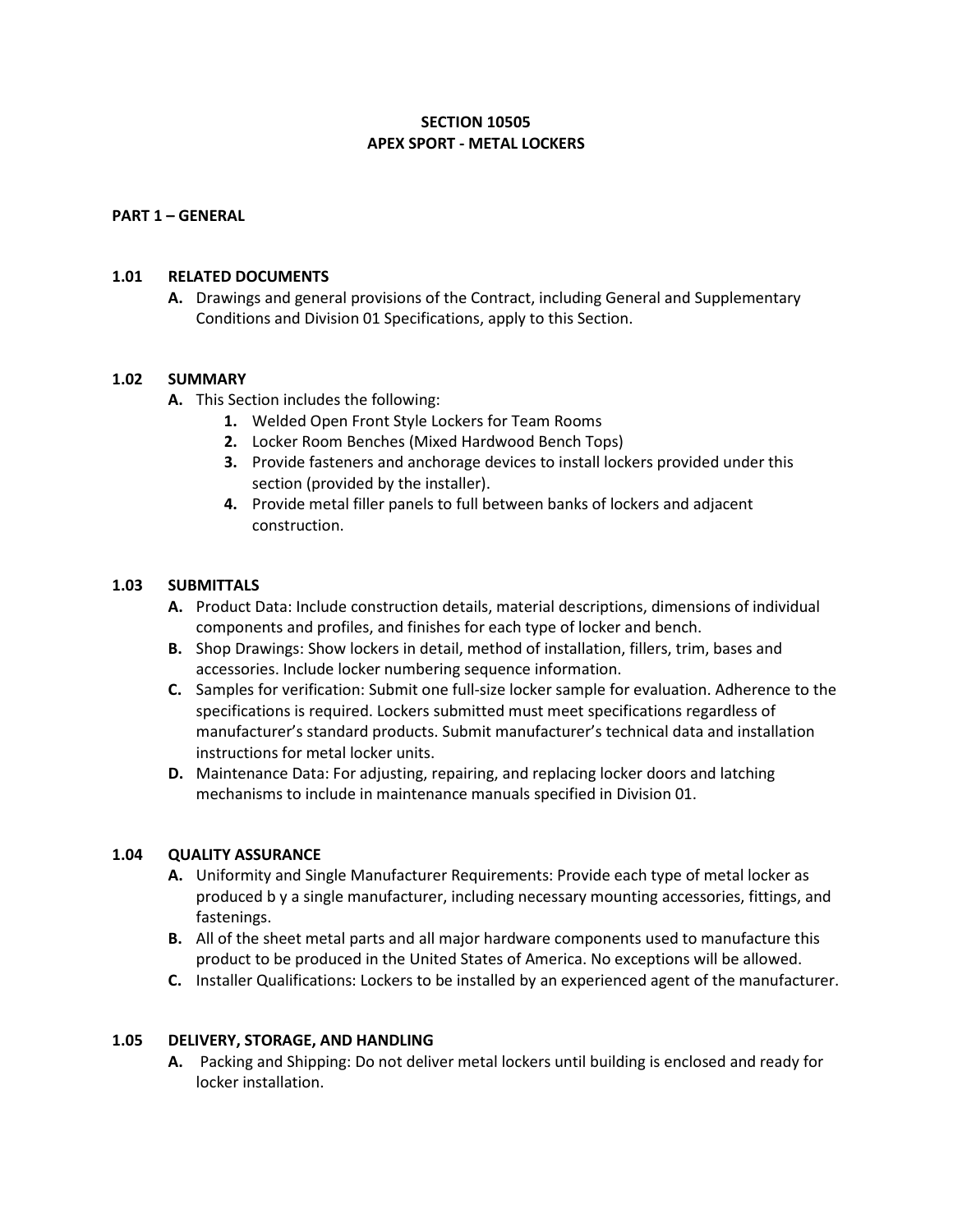**B.** Storage and Protection: Protect materials from damage during delivery, handling, storage and installation.

### **1.06 WARRANTY**

**A.** Locker manufacturer shall warrant the locker for the lifetime use of the original purchaser from the date of shipment. Warranty shall include all defects in material and workmanship, excluding finish, vandalism and improper installation.

# **PART 2 – PRODUCTS**

### **2.01 MANUFACTURERS**

- **A.** Acceptable Manufacturers: Subject to compliance with requirements of the Contract Documents, acceptable manufactures are as follows.
	- **1.** DeBourgh Manufacturing Company

# **2.02 FABRICATION**

- **A.** Locker Construction
	- **1.** Lockers to be welded at seams and joints with exposed welds sanded smooth.
	- **2.** No bolts, screws or rivets to be used in the assembly of the locker units.
	- **3.** Ship lockers set-up, ready to be anchored in place in accordance with manufacturer's instructions.
- **B.** Body of Lockers
	- **1.** Sides and Intermediate Partitions: Constructed of 1-inch by 1-inch by 1/8-inch steel angle iron frame with 3/4-inch, 13 gauge, bond sheared, flattened expanded metal welded to steel angle frames. Formed sheet steel locker frames are not acceptable.
		- **a.**(Optional) Sides and intermediate partitions can also be either Solid or Diamond Perforated. For this option sides shall be constructed from panels of 16 gauge cold rolled sheet steel securely welded to the angle iron frame at intervals not to exceed 6-inches.
	- **2.** Frames: Shall be made of continuous 1-inch x 1-inch x 1/8-inch pickled angle iron steel.
	- **3.** Exposed End Panels: Constructed of 1-inch x 1-inch x 1/8-inch steel angle iron frame with 16 gauge sheet steel welded to steel angle frame.
	- **4.** Backs: Solid sheet of 18 gauge cold rolled sheet steel welded to frames of sides and intermediate partitions.
		- **a.**(Optional) Mesh Backs: 13 gauge mesh shall be securely welded to unit backs where lockers are in a back-to back application.
	- **5.** Tops, Bottoms, Shelves and Tier Dividers: Shall be made of solid 16 gauge cold rolled sheet steel free of surface imperfections and capable of taking a high grade pure polyester powder coat finish.
- **C.** (Optional) Security Compartment: Provide once security compartment per unit. Security compartment shall have solid 16 gauge cold rolled steel sides welded to unit sides at intervals not to exceed 6-inches.
	- **1.** All Lockers Under 24-inches wide will receive a FULL width security compartment.
	- **2.** All lockers 24-wide will receive a 12-inch wide security compartment.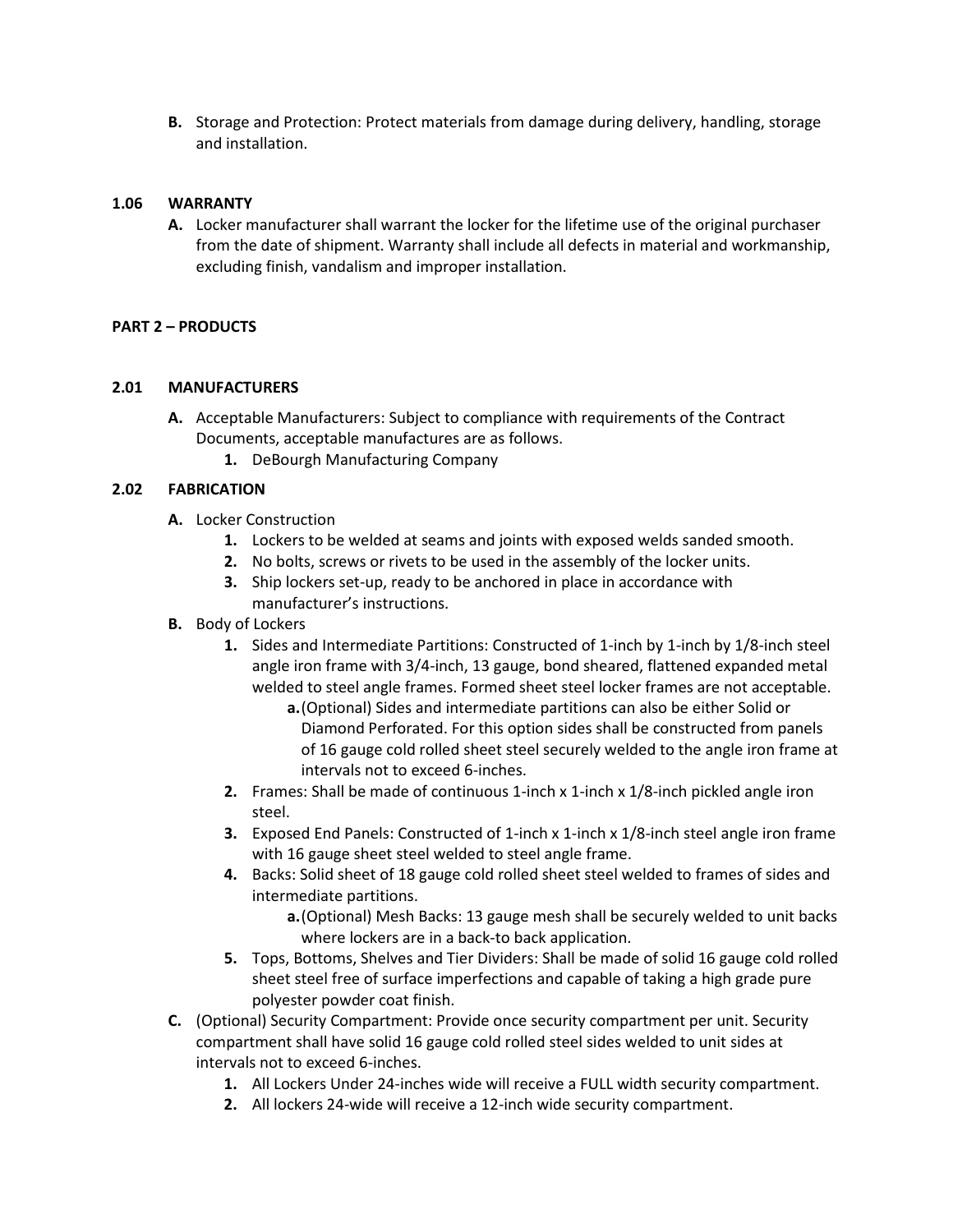- **3.** All lockers over 24-wide will receive an 18-inch wide security compartment.
- **D.** (Optional) Security Compartment Door
	- **1.** 14 gauge colled rolled steel and ¾-inch flanges on three sides with an overlap channel formation on the latch side of the door.
	- **2.** Provide two ruvver bumpers for silent closing.
	- **3.** Door Ventilation options
		- **a.**Solid
			- **b.**Louvered
			- **c.**Diamond Perforated
		- **d.**Secur-N-Vent
- **E.** (Optional) Security Compartment Latching
	- **1.** Box Locker Spring Latch
		- **a.**16 gauge cold rolled steel, zinc plated with 10 gauge latch with a completely enclosed stainless steel spring.
		- **b.**16 gauge stainless steel lock hasp provided when built in locks are not used.
		- **c.**Assembled using 6 nickel plated rivets.
- **F.** (Optional) Security Compartment Hinge
	- **1.** Box locker doors shall be hinged on the right side by a one piece 3/16-inch minimum diameter hinge pin securely welded to the door and bearing in two solid brass bushed 16 gauge knife hinges secured to locker body by no less than four rivets.
- **G.** (Optional) Footlocker with reinforced seat
	- **1.** Front shall be constructed of 14 gauge cold rolled sheet steel with Louvered ventilation.
	- **2.** Lift up top/seat shall be solid 16 gauge and shall have a 1-inch single return on the back and sides and a double return on the front.
	- **3.** A 16 gauge padlock hasp will be welded to the seat
	- **4.** A 2-inch, 16 gauge stiffener channel shall be welded side to side, to the bottom of the seat for reinforcement.
	- **5.** Five rubber bumpers shall be riveted to the bottom of the seat to prevent metal to metal contact.
	- **6.** A continuous strike welded to locker frame at sides, made of 1-inch x 1-inch x 1/8 inch pickled angle iron, along with front panel, will support the top/seat when in the closed position.
- **H.** (Optional) Slope Tops
	- **1.** Provide 18 gauge, 4-sided, all welded slope tops with 25 degree pitch, attached at factory with concealed fasteners. Slope tops to be in addition to the standard 16 gauge flat top.
- **I.** (Optional) Closed Bases
	- **1.** 4-inch high, 14 gage welded steel base enclosed on all four sides securely welded to locker bottom.
- **J.** (Optional) Legs:
	- **1.** 6-inch, 14 gauge gusset style legs securely welded to locker bottom.
- **K.** Reinforced Bottom
	- **1.** Provide 16 gauge spacer channels welded to the locker bottom from front to back of the locker unit for a more secure installation (ONLY when closed bases or legs are NOT used).
- **L.** Finish
	- **1.** Complete locker unit to be thoroughly cleaned, phosphatized and sealed.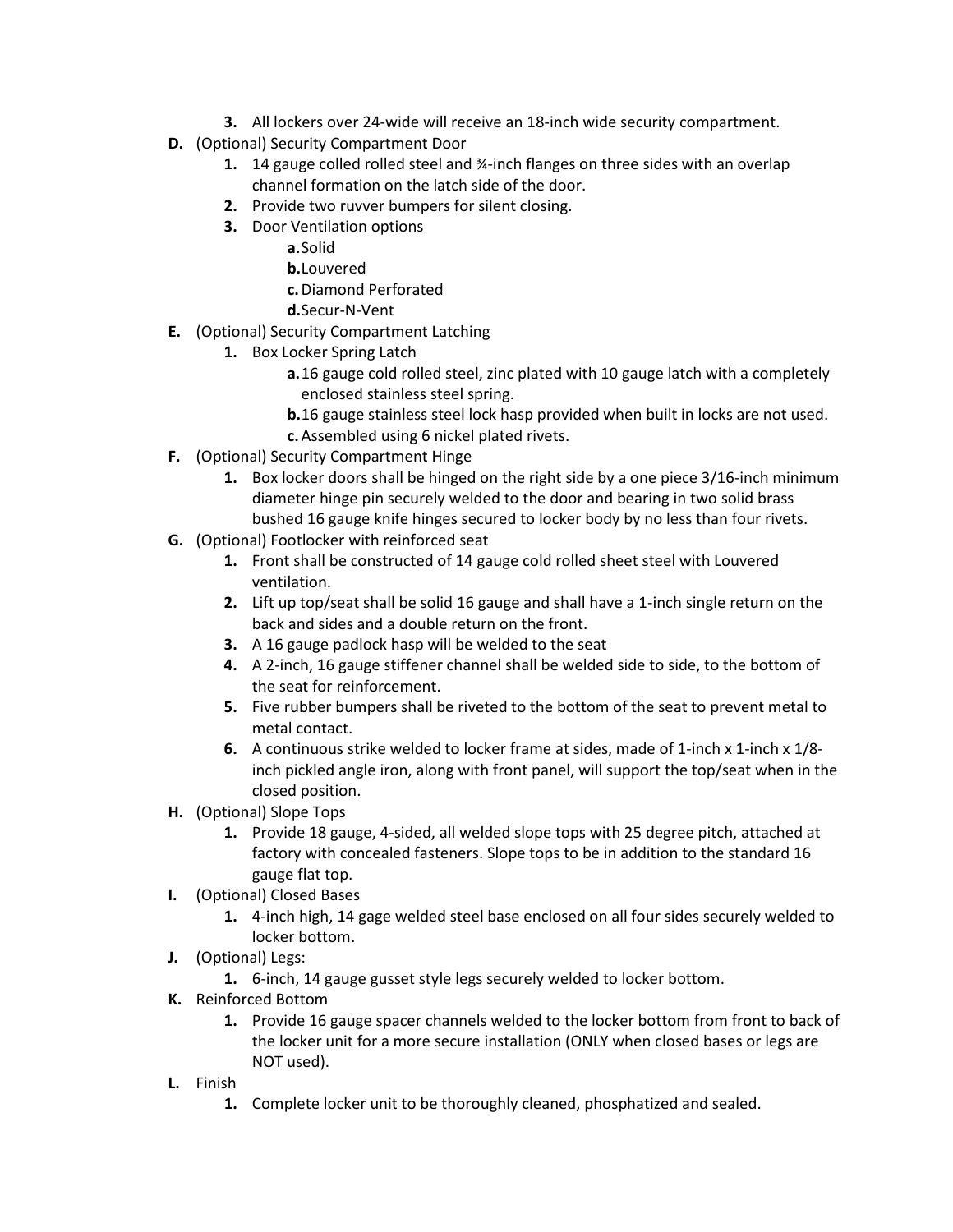- **2.** Finish to be baked powder coat with a minimum of 2-3 mil thickness.
- **3.** Color of lockers shall be chosen from manufacturer's 27 standard colors. **a.**Please note that up to 2 each STANDARD colors will be provided for each job at no additional charge.

# **2.03 LOCKER ACCESSORIES**

- **A.** Interior Equipment: Furnish each locker with the following items, unless otherwise indicated.
	- **1.** Hooks
- **a.**Hooks to be heavy-duty forged steel with ball ends and will be zinc plated.
- **b.**Provide two single wall hooks and one double ceiling hook in each locker opening 20-inches tall or greater.

# **2.** Numbering

- **a.**Finish each locker with a black anodized, laser etched aluminum number plate.
- **b.**Number plates to be located near the center of each door.
- **c.**Owner to furnish numbering sequence.
- **3.** (Optional) Coat Rods
	- **a.**Coat Rods to be zinc plated
	- **b.**Hooks will not be provided as a standard if a coat rod is used.
	- **c.**Coat rods to be used in 18-inch wide or greater lockers.

### **2.04 BENCHES**

- **A.** Bench tops to be made of butcher block, mixed hardwood 1-1/4-inches thick and 9-1/2 inches wide. Apply double coat of satin-gloss sealer for protection.
- **B.** Pedestals
	- **1.** Heavy Duty Pedestals: Heavy duty cast iron bell shaped base with a diameter of 7- 3/4-inches threaded for 1-1/2-inch pipe. The pedestal is secured to the floor with a ½-inch by 5-1/2-inch concealed concrete anchor. Overall pedestal height is 16 inches. Misty Gray powder coat is standard, with optional standard color choices available.
	- **2.** Standard Duty Pedestals: 1-5/16-inch steel tubing welded to a 7-3/4-inch diameter base and top flange. All parts are finished with zinc plating. Overall pedestal height is 16-1/4-inches.
	- **3.** Moveable Pedestals: Gold anodized aluminum channel 1/8-inches by 3-inches wide. The trapezoidal shape measures 13-3/4-inches at the base. Overall pedestal height is 16-inches. To guard against skidding and scratching, a nonabrasive rubber pad is attached to the bottom of each leg. Please note that moveable pedestals can only be used on 6-foot long bench tops or greater, any bench tops under 6-foot must use a fixed pedestal.

### **PART 3 – EXECUTION**

### **3.01 INSTALLATION**

**A.** Wall installation